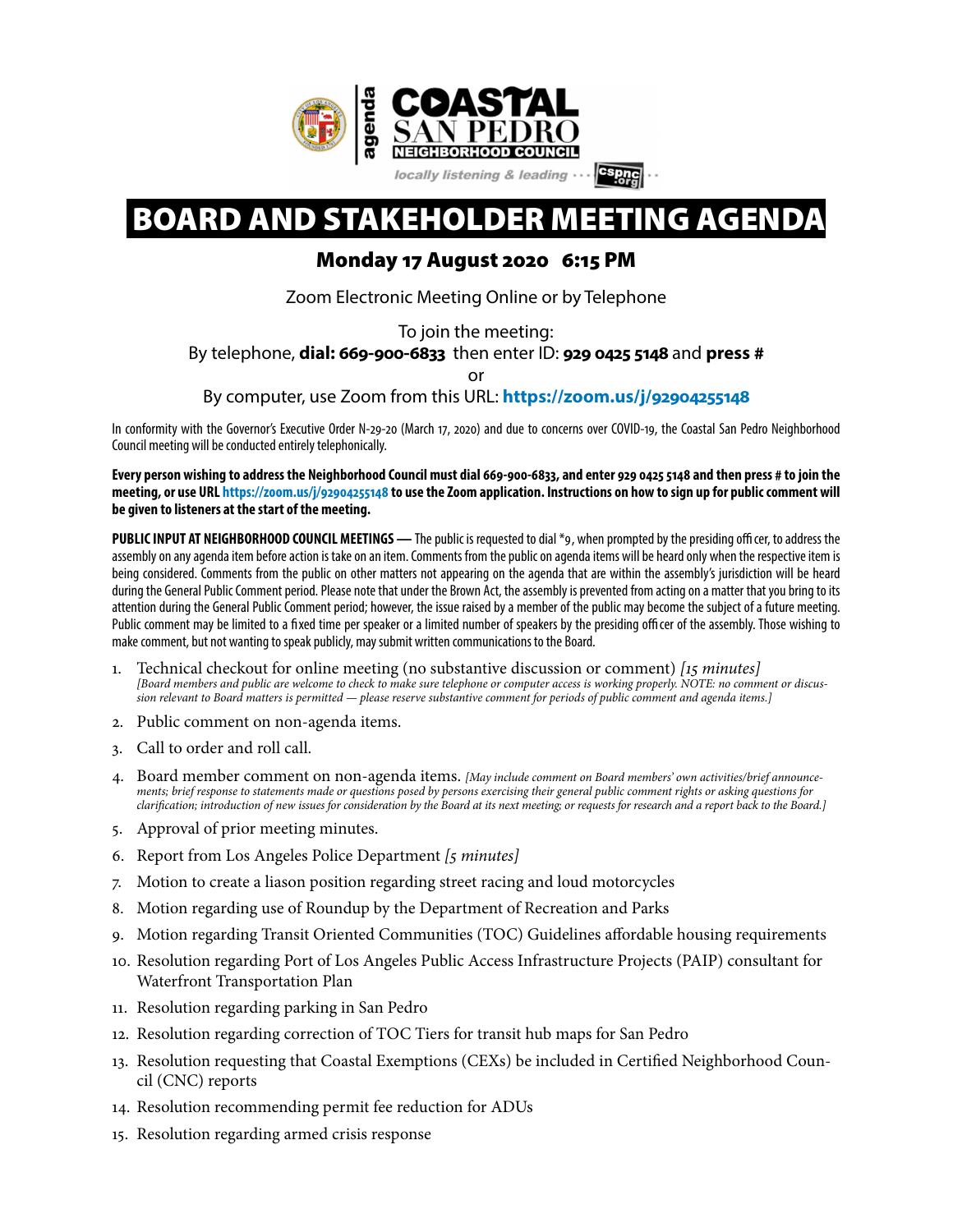- . Resolution regarding Los Angeles Police Department traffic stops
- . Resolution requesting a Council File to provide transparency for the reallocated funds from the Los Angeles Police Department
- . Motion in support of Utility Debt Forgiveness Program within LADWP with goals as outlined by RePower LA
- . Resolution supporting AB345 regarding environmental justice and setbacks for oil and gas extraction facilities
- . Committee reports.
- . Treasurer's report.

#### *Budget and Finance (Consent Calendar)*

- . Approval of Monthly Expenditure Reports for July.
- . Approval of Monthly Expenses, including approval of Treasurer's payment of all recurring Neighborhood Council expenses including (but not limited to) Lloyd Staffing, The Mailroom, Angels Gate Cultural Center meeting expenses, vendor(s) for meeting refreshments, and office supplies.
- . Motion reaffirming expenditure on newsletter
- . Motion allocating rollover funds to Neighborhood Purpose Grants
- . Approval of funding requests received from committees.
- . Appointments of committee officers, committee members, and Board representatives.
- . Announcements.
- . Public comment on non-agenda items.
- . Adjournment.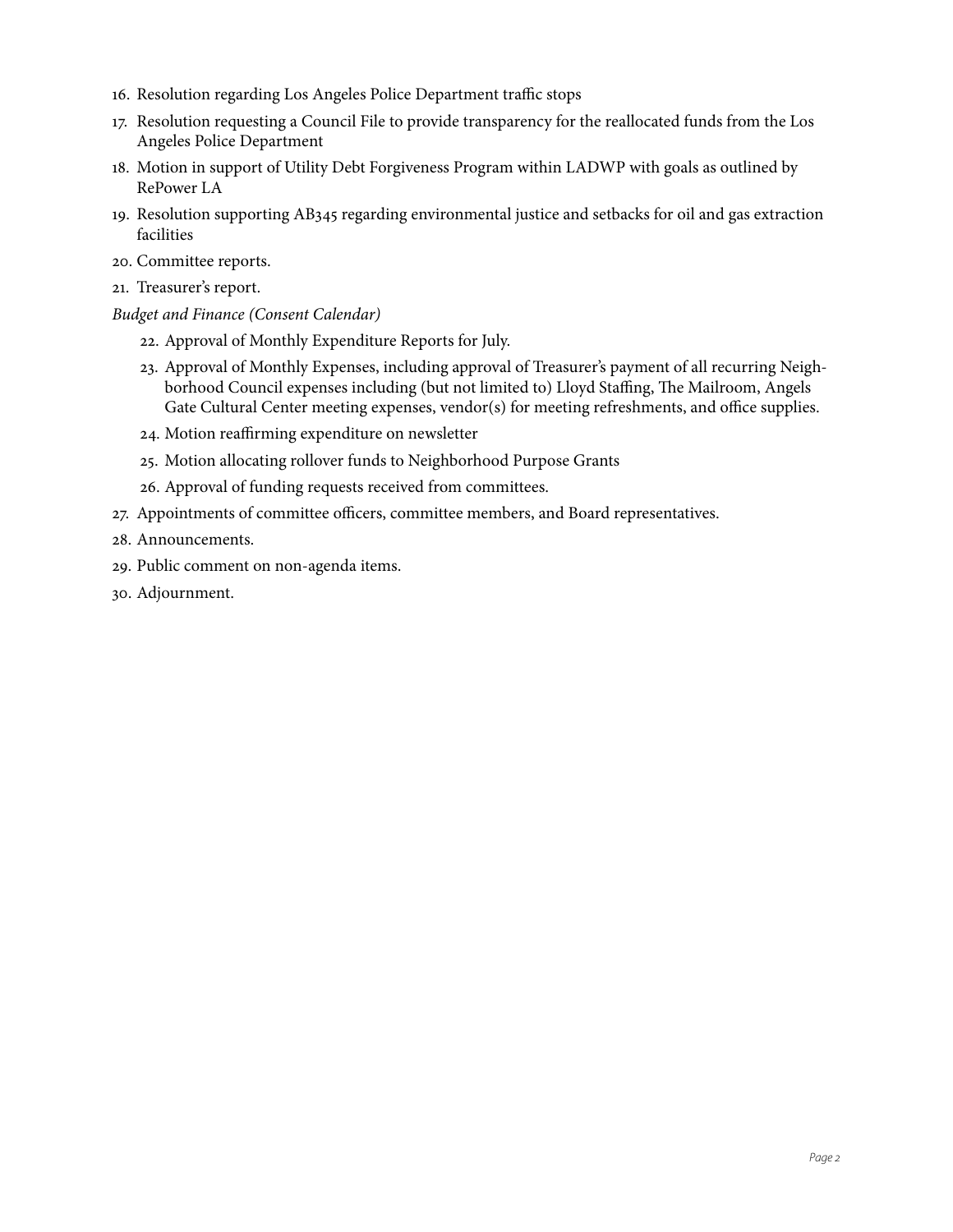## **7. Motion to create a liason position regarding street racing and loud motorcycles**

#### *Coastline and Parks Committee*

The Coastal San Pedro Neighborhood Council (CSPNC) regards street racing and illegally loud motorcycles to be a major quality of life and hazard for residents and recommends establishing a liason between LAPD, CSPNC, and the Community to resolve these problems.

## **8. Motion regarding use of Roundup by the Department of Recreation and Parks**

#### *Coastline and Parks committee*

*Whereas* Roundup has been discussed as a possible carcinogen and Bayer has already paid \$10B in legal settlements related to Roundup,

*Resolved,* the Coastal San Pedro Neighborhood Council urges the Department of Recreation and Parks to explore and implement safer alternative methods for vegetation control than Roundup (glyphosate), and

*Further Resolved,* the Coastal San Pedro Neighborhood Council requests the Department of Recreation and Parks to post notifcation as to when a particular park unit will be treated with Roundup.

## **9. Motion regarding Transit Oriented Communities (TOC) Guidelines affordable housing requirements**

#### *Planning and Land Use Committee*

*Whereas* the affordable housing needs of our community's low- to moderate-income Workforce who are increasingly caught in the gap between skyrocketing rents and ineligibility for other assistance must be addressed,

T*erefore resolved,* the Coastal San Pedro Neighborhood Council Board supports the City Council Motion to instruct the Planning Department to prepare revised Transit Oriented Communities (TOC) Guidelines to increase the 55-year covenanted affordable housing percentage requirements in high and mid market areas, similar to the higher affordability levels contained in the Linkage Fee Ordinance.

*Council File* 20*-*0189

## **10. Resolution regarding Port of Los Angeles Public Access Infrastructure Projects (PAIP) consultant for Waterfront Transportation Plan**

#### *Planning and Land Use Committee*

*Whereas* the Port of Los Angeles (Port) solicited input for Public Access Infrastructure Projects;

*Whereas* the Port has delayed moving forward with these projects due to uncertainty regarding revenue projections;

*Whereas* the three San Pedro Neighborhood Councils and the San Pedro Chamber of Commerce all recommended that a portion of the funds be used to hire a consultant to develop a connectivity master plan;

*Whereas* such a process will require signifcant time to develop an appropriate statement of work, procure a consultant, and develop plans involving the community; and

*Whereas* such a process will only require a fraction of the anticipated PAIP funding.

T*erefore* the Coastal San Pedro Neighborhood Council Board urges the Port of Los Angeles to consider funding to hire a consultant to develop a connectivity master plan now and move it forward for consideration by the Board of Harbor Commissioners.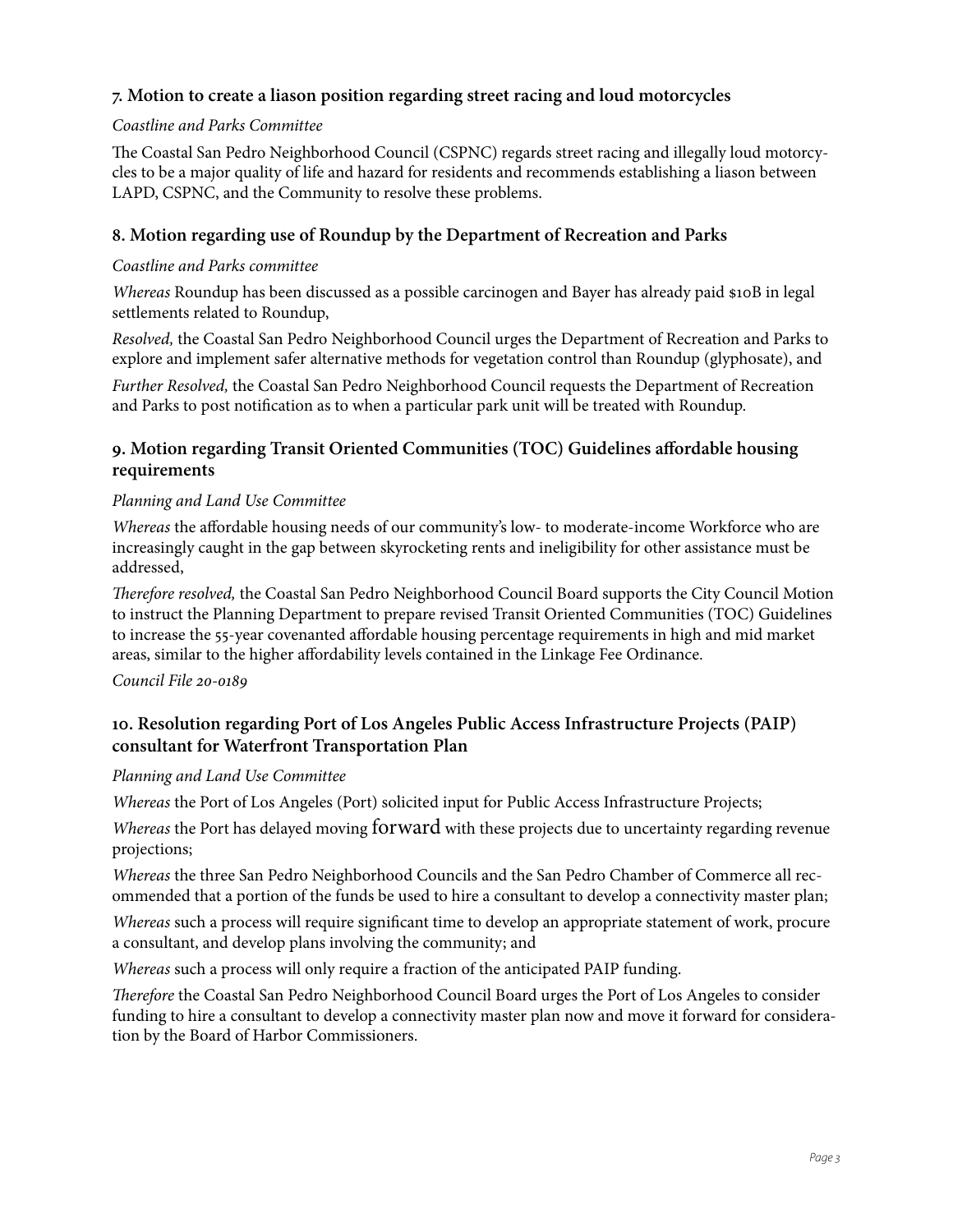#### **11. Resolution regarding parking in San Pedro**

#### *Planning and Land Use Committee*

*Whereas,* San Pedro has a number of proposed developments that have requested waivers to the parking requirements. These are usually part of an SB 1818, AB 744 or TOC project. This is of concern to us for a number of reasons.

1. San Pedro is losing parking lots to development. Developments have been proposed for the following lots currently used for parking:

<span id="page-3-3"></span> W. 6th St – private lot used for parking S. Harbor – parking lot currently for restaurant W. 5th St – private parking lot N. Harbor – private lot used primarily for boat and long term RV parking -462 W. 9th - public parking lot will still have some public parking Center – public parking lot that will still have some public parking S. Palos Verdes – private lot used for parking

- 2. Due to its age, San Pedro already has a number of narrow streets where cars are parked on both sides making them difficult to drive along. Tis is particularly true in Barton Hill, adjoining downtown San Pedro, and Point Fermin.
- 3. The mean travel time to work for San Pedrans is 27.05 minutes. 76.94% of them drive alone while another 13.53% carpool. Only 3.02% of workers report using public transportation.San Pedro has extremely limited <sup>1</sup> public transportation and the prospects for increasing it are slim. In fact, the decline in ridership resulting from the pandemic will most likely see a decrease in availability of public transit.
- <span id="page-3-4"></span>4.Studies by UCLA's Institute of Transportation Studies<sup>2</sup> found that even where good public transportation exists, and despite enormous investment in transit infrastructure and signifcant population growth, prepandemic METRO ridership was at its lowest in 30 years. Ridership on the Red/Purple Line went from 47,434,969 in 2010 to 43,301,200 in 2018. In Central Hollywood, a transit hub where over 2,000 new units have been constructed over the last decade, ridership on bus lines that serve the area is in steep decline.
- <span id="page-3-5"></span>5. At the same time, according to that same study, car ownership in LA has soared since 2000 with the biggest growth being in low-income families. In 2016 the average car ownership for a two-person household in LA County was 1.62 cars.<sup>[3](#page-3-2)</sup> The study concludes that the future of public transit in our region will be shaped less by people who do not use vehicles and more by encouraging vehicle-owning households to use transit more. In other words, even if we are successful in increasing transit use there will still be a need for residential parking.
- 6. In light of the recent pandemic and the risks of public transportation, it is likely that any family that can possibly afford a car will own one. According to Ahmed El-Geneidy, a professor of urban planning at McGill University who has studied transit ridership, "We know that people will be scared to use public transportation from a health perspective," Based on what's happening in China, a post-pandemic car sales boom may be in the offing.

The City of Los Angeles is to be commended for trying to get people to use alternative forms of transportation, however reducing parking requirements and decoupling parking in new construction is not viable in communities such as San Pedro.

*Resolved,* the Coastal San Pedro Neighborhood Council is opposed to any reduction in parking requirements.

*Further be it resolved,* we strongly support requiring developers to contribute to alternate forms of transportation for future residents such as cargo bicycles, electric bicycles, pre-loaded TAP cards, and shared vehicles. One size parking requirements for the entire city does not work in Los Angeles.

<span id="page-3-0"></span>http://zipatlas.com/us/ca/san-pedro.htm#commute.city-data.com/neighborhood/San-Pedro-San-Pedro-CA.html [1](#page-3-3)

<span id="page-3-1"></span>[<sup>2</sup>](#page-3-4) https://www.its.ucla.edu/2018/01/31/new-report-its-scholars-on-the-cause-of-californias-falling-transit-ridership

<span id="page-3-2"></span>https://www.governing.com/gov-data/car-ownership-numbers-of-vehicles-by-city-map.html [3](#page-3-5)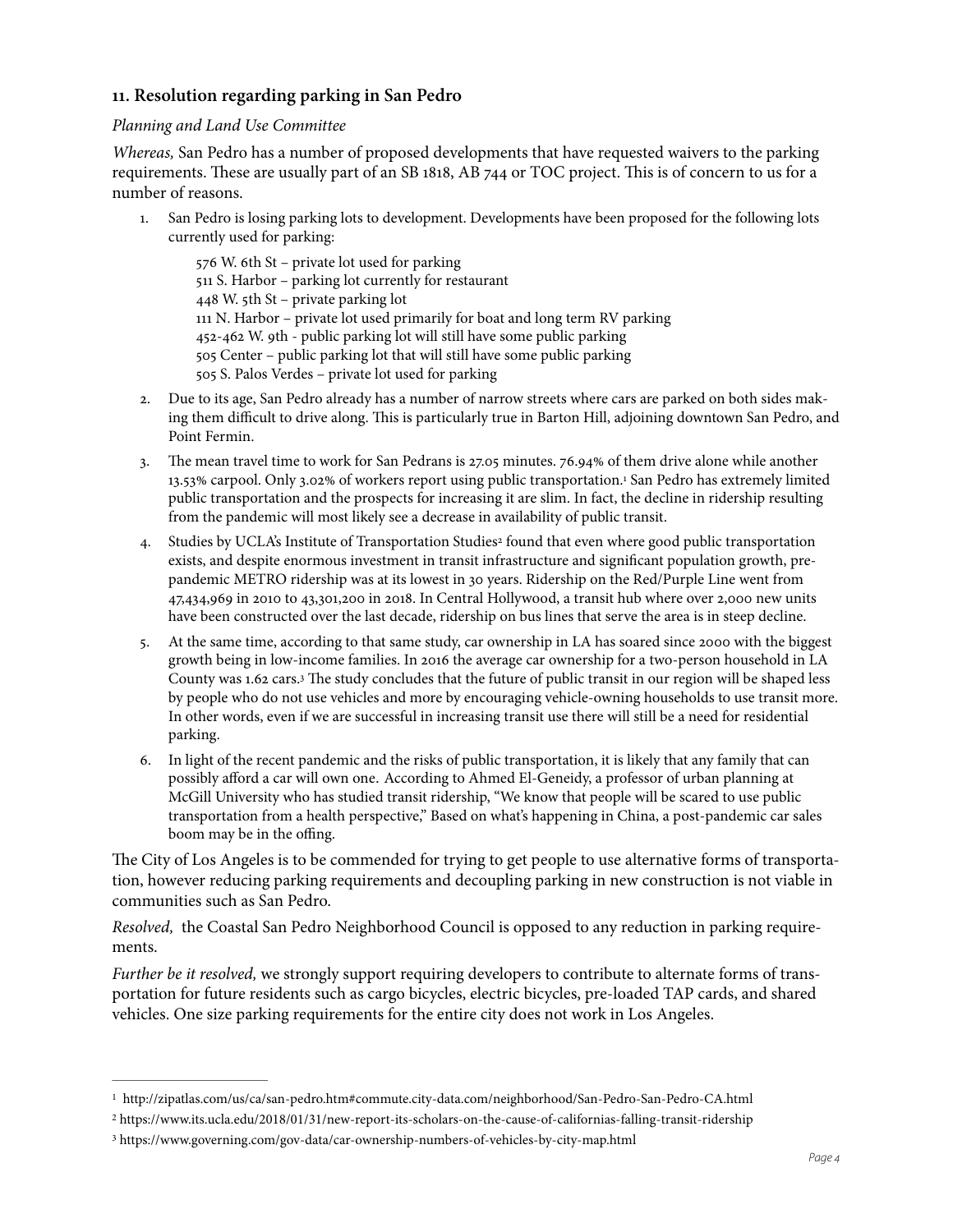## **12. Resolution regarding Correction of TOC Tiers for transit hub maps for San Pedro**

#### *Planning and Land Use Committee*

*Whereas* per AB 744 a Major Transit Stop means a site containing an existing rail transit station, a ferry terminal served by either a bus or rail transit service, or the intersection of two or more major bus routes with a frequency of service interval of 15 minutes or less during the morning and afernoon peak commute periods, and

*Whereas* there are no sites in San Pedro that qualify as a Major Transit Stop but the City Planning system and maps erroneously show that there are; and City Planning and developers are aware of these errors but continue to pursue projects as if they qualify and do not take action to correct the planning system and maps and remove the non-existent San Pedro Transit Oriented Hubs.

T*erefore be it Resolved,* the Coastal San Pedro Neighborhood Council insists that the City Planning system and maps be corrected to remove the non-existent San Pedro Transit Oriented Hubs and that City Planning also correct the entitlements for any pending projects where City Planning has erroneously told the applicant that their location qualifes as a Transit Oriented Hub.

## **13. Resolution requesting that Coastal Exemptions (CEXs) be included in Certifed Neighborhood Council (CNC) reports**

#### *Planning and Land Use Committee*

*Whereas* Coastal Exemptions (CEXs) are appealable and Interested Parties are required to be notifed before appeals can be made,

*Whereas* the City stopped including CEXs on the bi-weekly Certifed Neighborhood Council (CNC) reports, and

*Whereas* most permits in the San Pedro Coastal Zone are CEXs.

T*erefore be it Resolved,* the Coastal San Pedro Neighborhood Council implores City Planning to immediately start publishing notice of Coastal Exemptions (CEXs) in the bi-weekly Certifed Neighborhood Council (CNC) reports.

## **14. Resolution recommending permit fee reduction for ADUs**

#### *Planning and Land Use Committee*

*Whereas* Accessory Dwelling Unit (ADU) permit fees are three times more expensive in the Coastal Zone than non-Coastal Zone, and

*Whereas* we have a housing crisis that ADUs will beneft.

T*erefore be it Resolved,* the Coastal San Pedro Neighborhood Council recommends that City Planning establish a fee reduction for property owners who are disabled Veterans or seniors applying for an Accessory Dwelling Unit in the Coastal Zone.

## **15. Resolution regarding armed crisis response**

#### *Emergency Preparedness and Public Safety*

*Resolved,* the Coastal San Pedro Neighborhood Council requests that the City Council develop and support alternatives to armed crisis response and make use of the AB2054 Emergency Services Community Response Grant Program.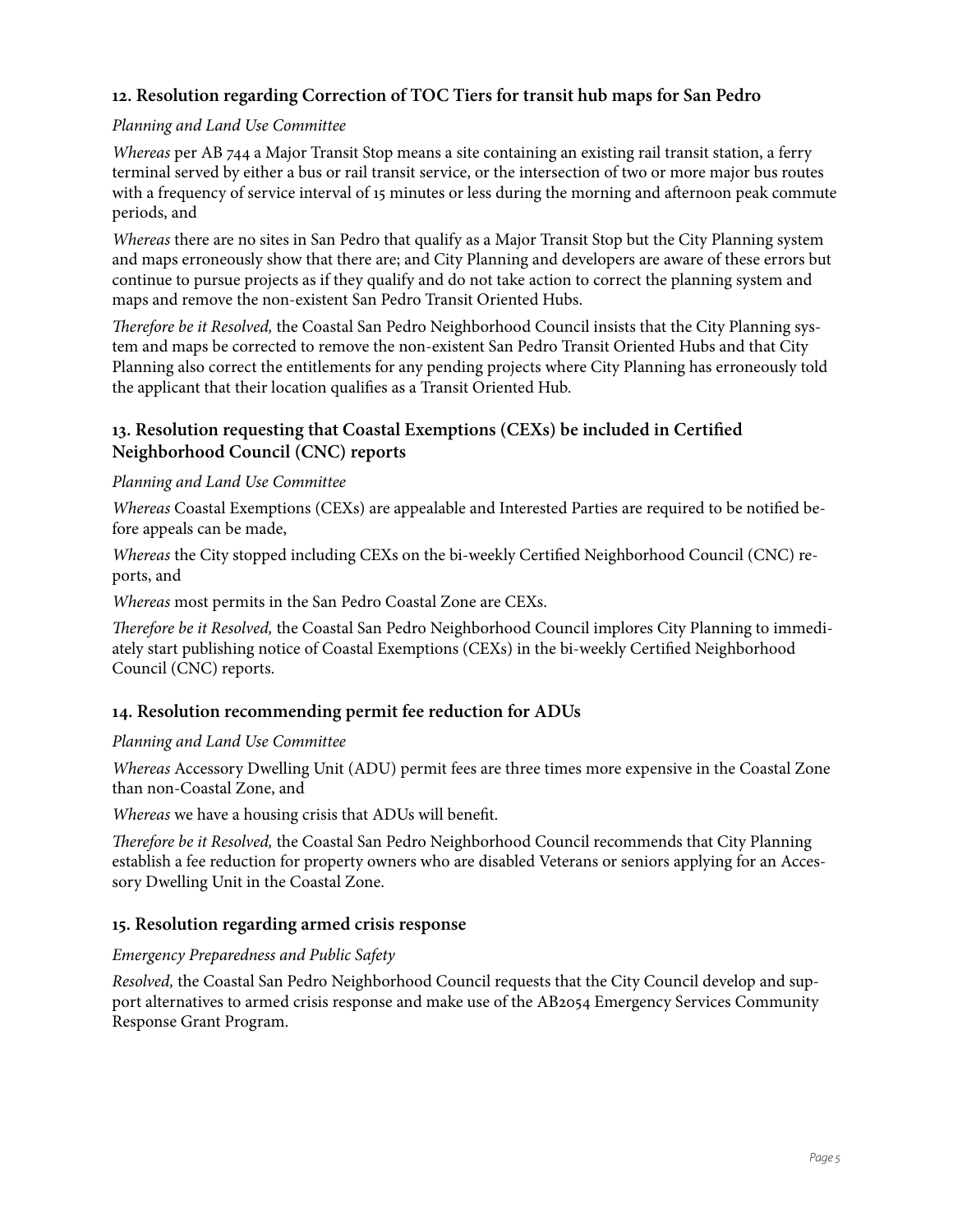## **16. Resolution regarding Los Angeles Police Department traffic stops**

#### *Emergency Preparedness and Public Safety*

*Whereas* the disproportionate number of traffic stops and arrests of members of the Black community is staggering: In order for the Los Angeles City Council to effectively manifest the racial justice that we desperately need, measures must be taken. One place to start is by police departments collecting data, and holding departments accountable to report as specifed in the Racial and Identity Profling Act (RIPA) and to report to the Department of Justice, as mandated by law.

T*erefore, be it resolved that* the Coastal San Pedro Neighborhood Council supports Council File 20-0875 and the effort to report on alternative methods of traffic control that do not rely on armed law enforcement. CSPNC respectfully requests the following be implemented as part of the effort, and required compliance with AB953 as follows:

- 1. Strongly urge that the LA Police Department continue reporting and sharing data for all traffic stops to the RIPA Board so that it may be forwarded to the Department of Justice;
- 2. Report on and identify police officers who have disproportionate arrests or stops where no contraband was found in the vehicle as a result of a traffic stop;
- 3. Develop and implement training for non-armed vehicle stops;
- 4. Require the LAPD to review and report on traffic objectives by the Department of Transportation along with the Department of Justice to ensure that traffic objectives and racial equality objectives are collaborative and promote safety for all community members.

## **17. Resolution requesting a Council File to provide transparency for the reallocated funds from the Los Angeles Police Department**

#### *Emergency Preparedness and Public Safety*

*Resolved,* the Coastal San Pedro Neighborhood Council requests that the City Council create a Council File to provide transparency for the reallocated \$150 million that was transferred from the Los Angeles Police Department. The Coastal San Pedro Neighborhood Council requests that the process be transparent and that Neighborhood Councils weigh in on where those funds are allocated.

## **18. Motion in support of Utility Debt Forgiveness Program within LADWP with goals as outlined by RePower LA**

The Los Angeles Department of Water and Power is the largest public utility in the country. Given our current public health crisis, the LADWP should be a resource, not a burden, for its stakeholders in Los Angeles. The City of Los Angeles has a responsibility to customers who are low-income or have lost their income due to COVID-19. In response to the hardships of our communities, RePower LA has asked LAD-WP to create a COVID-19 Utility Debt Forgiveness Program. The goals of this program are:

- 1. Erase utility debt accumulated before or during the COVID-19 crisis for ratepayers who are enrolled in the LADWP Low-Income program, Lifeline program, or a PayPlan;
- 2. Improve outreach for existing equity-based programs and the Utility Debt Forgiveness program to address historic under-enrollment and increased eligibility of many Angelenos due to COVID-19. This outreach must be culturally relevant, accessible in a variety of languages, and that continues to be paired with outreach done by community-based organizations;
- 3. Invest in utility justice to reduce the widespread unaffordability of LADWP bills for low-income communities of color as part of Mayor Garcetti's Executive Order 27. Make long-term investments in justice-oriented rate-setting and equity programs; and,
- 4. Ensure resources for the COVID-19 Utility Debt Forgiveness Program do not come at the expense of the essential workforce of the LADWP or any existing low-income programs.

*Be it resolved that* the Coastal San Pedro Neighborhood Council supports RePower LA's efforts and urges the City of Los Angeles to create a COVID-19 Utility Debt Forgiveness Program within LADWP with goals as outlined by RePower LA.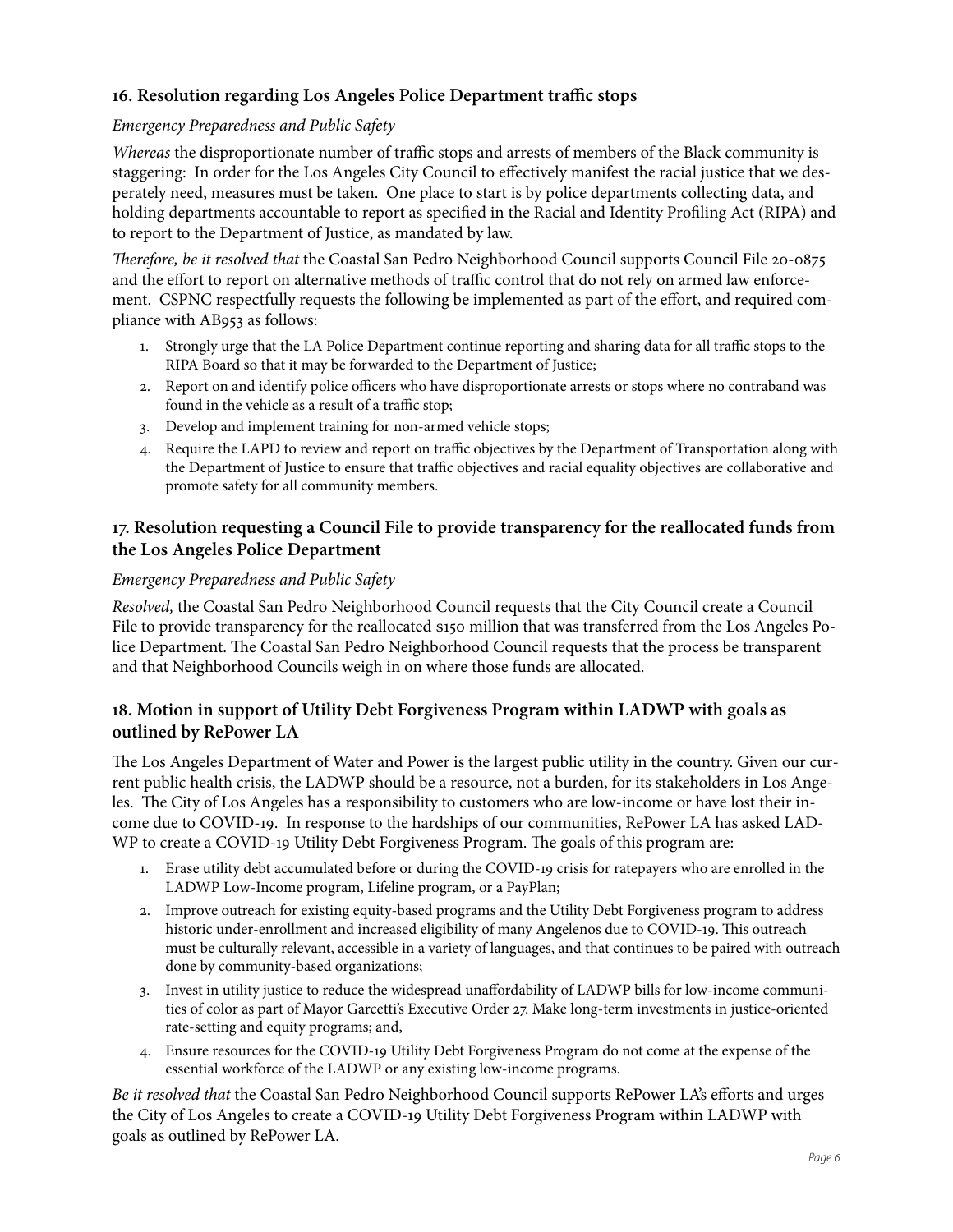## **19. Resolution supporting AB345 regarding environmental justice and setbacks for oil and gas extraction facilities**

*Whereas* Assembly Bill 345 (Al Muratsuchi, CA Assembly 66th District) would require

- 1. the Secretary of the Natural Resources Agency to create an environmental justice program within the agency to identify and address any gaps in existing programs, policies, or activities that may impede the achievement of environmental justice; and,
- 2. the department to, on or before July 1, 2022, adopt regulations to protect public health and safety near oil and gas extraction facilities. The bill would require those regulations to include safety requirements and the establishment of a minimum setback distance between oil and gas activities and sensitive receptors such as schools, childcare facilities, playgrounds, residences, hospitals, and health clinics based on health, scientifc, and other data, and would require the department to consider a setback distance of 2,500 feet at schools, playgrounds, and public facilities where children are present, and a range of other protective measures, including, but not limited to, enhanced monitoring and maintenance requirements. Because a violation of these regulations would be a crime, the bill would impose a state-mandated local program. The bill would require the department to comply with certain consultation and public participation requirements before adopting the regulations, as provided.

*Whereas* AB345 passed the California State Senate on January 23, 2020 and was referred to the Senate for reconsideration.

*Whereas* the Coastal San Pedro Neighborhood Council previously supported a 2500 foot setback between oil and gas activities and sensitive receptors and supports Environmental Justice.

T*erefore be it resolved,* the Coastal San Pedro Neighborhood Council supports the adoption of the AB345 in the state and the implementation of AB345 in the City and County of Los Angeles.

*Reference https://leginfo.legislature.ca.gov/faces/billTextClient.xhtml?bill\_id=*201920200*AB*345

## **24. Motion reaffirming expenditure on newsletter**

The Coastal San Pedro Neighborhood Council authorizes the expenditure of \$858.76 to Reed Printing for printing the Coastal Currents June 2020 newsletter.

## **25. Motion allocating rollover funds to Neighborhood Purpose Grants**

The Coastal San Pedro Neighborhood Council allocates the amount of \$5,343.56 in fiscal year 2019–2020 rollover funds to neighborhood purpose grants.